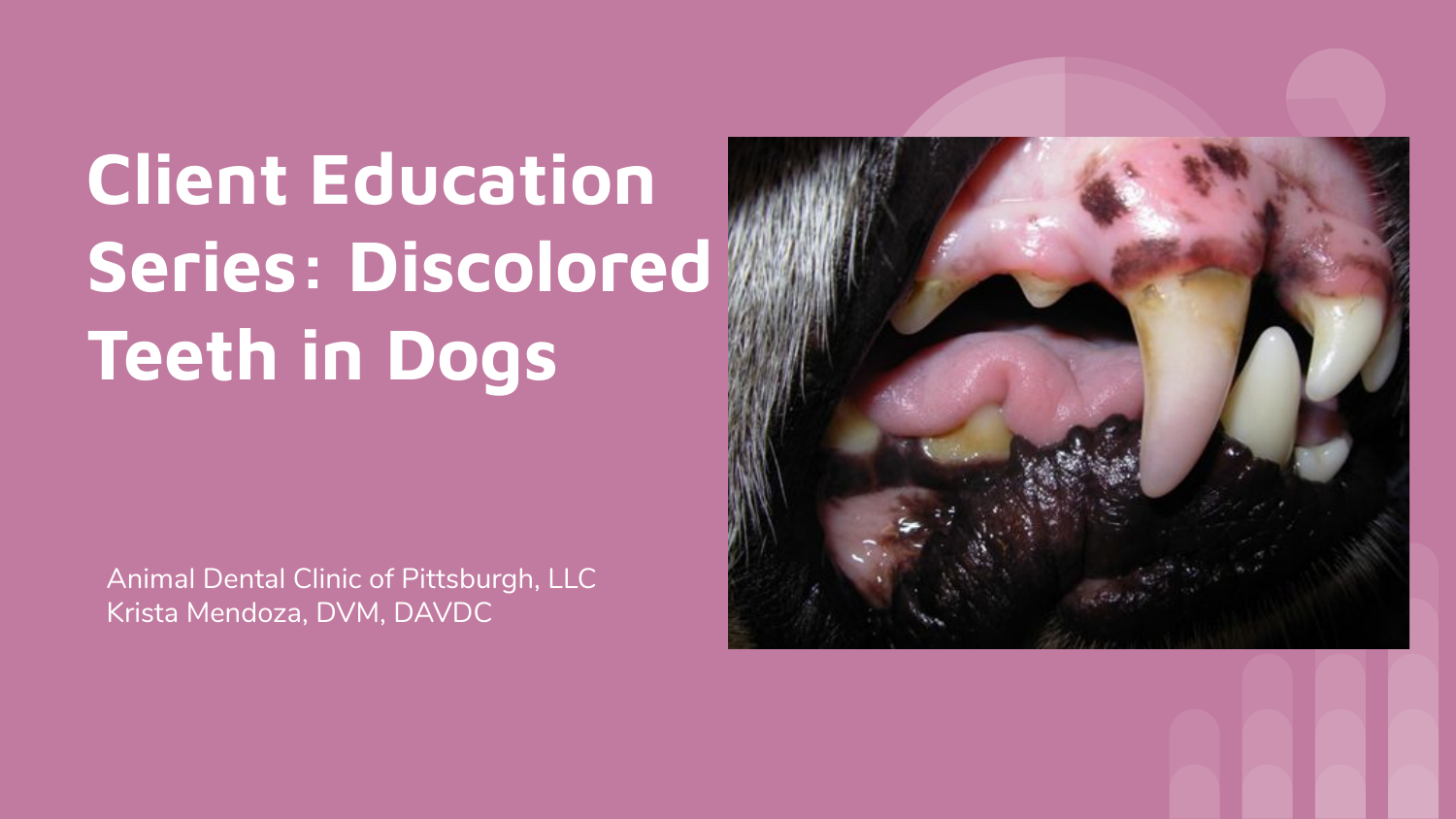## **Anatomy of a Tooth**

**The pulp is the center of the tooth (pink) with blood vessels and nerves.** 

**Inflammation of the pulp is called "Pulpitis"**

**Pulpitis can be either:** 

**Reversible = the tooth can heal and recover**

**Or Irreversible = the tooth will die**

**When talking about discoloration in this series, intrinsic (coming from the inside) discoloration is being reviewed. There can also be extrinsic (on the outside) color changes from tartar, stain, and wear.**

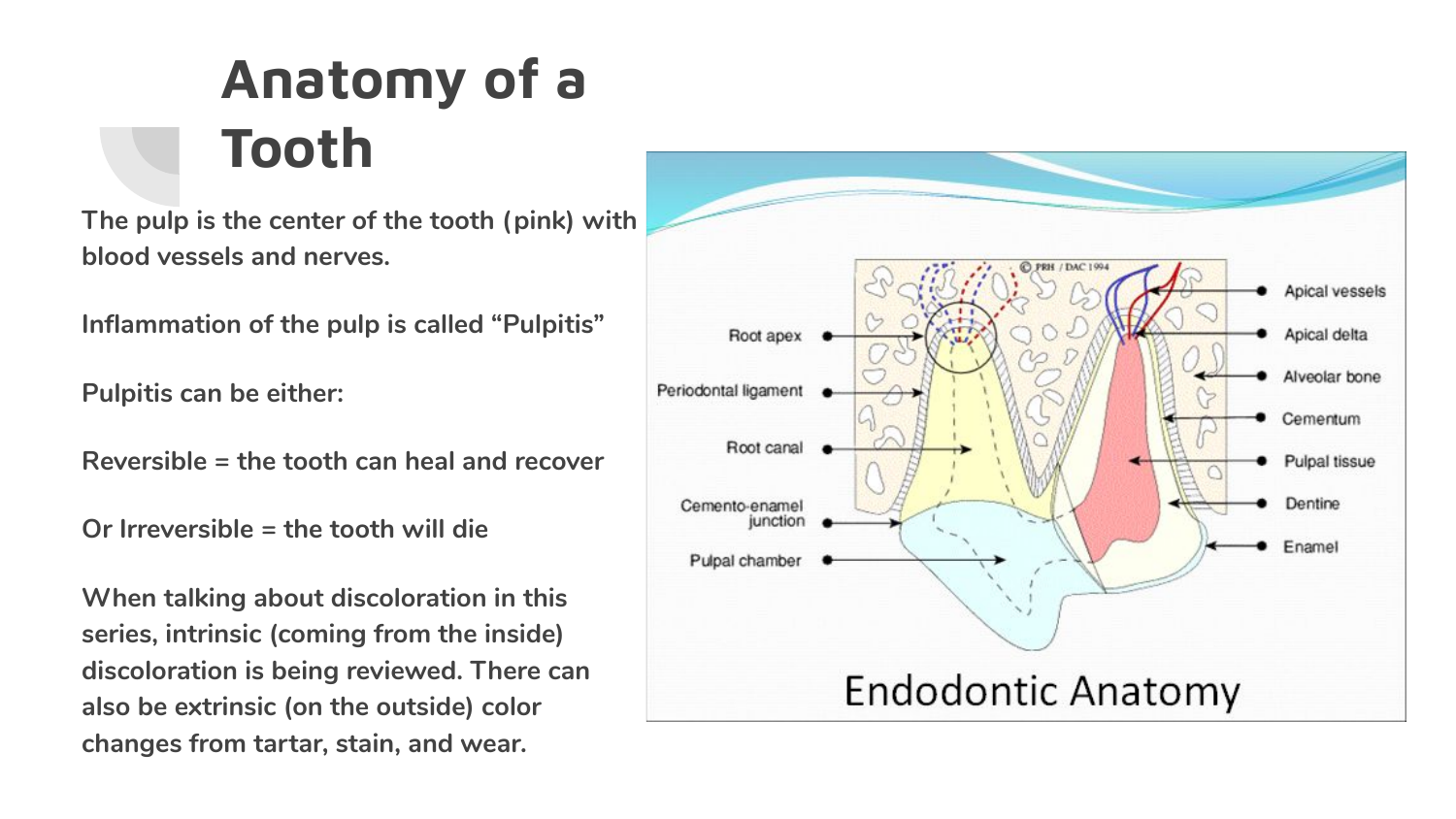#### **How does pulpitis occur?**

**Pulpitis most commonly happens when a tooth is fractured in dogs (in humans, cavities are the most common cause).**

**If there is trauma to the tooth that causes bruising and bleeding of the pulp without the tooth breaking, this can also cause pulpitis. The pulp is encased in hard tooth surface, so there is little room for swelling and bleeding. As the red blood cells break down, they will cause discoloration inside the dentinal tubules (middle layer) of the tooth. You can think of this process like when you bump your arm hard enough to cause a bruise to appear.** 

**If the damage and swelling/bleeding of the pulp is mild, it can recover = reversible pulpitis**

**If the damage is too severe, the tooth will die = irreversible pulpitis, this is also called pulp necrosis**

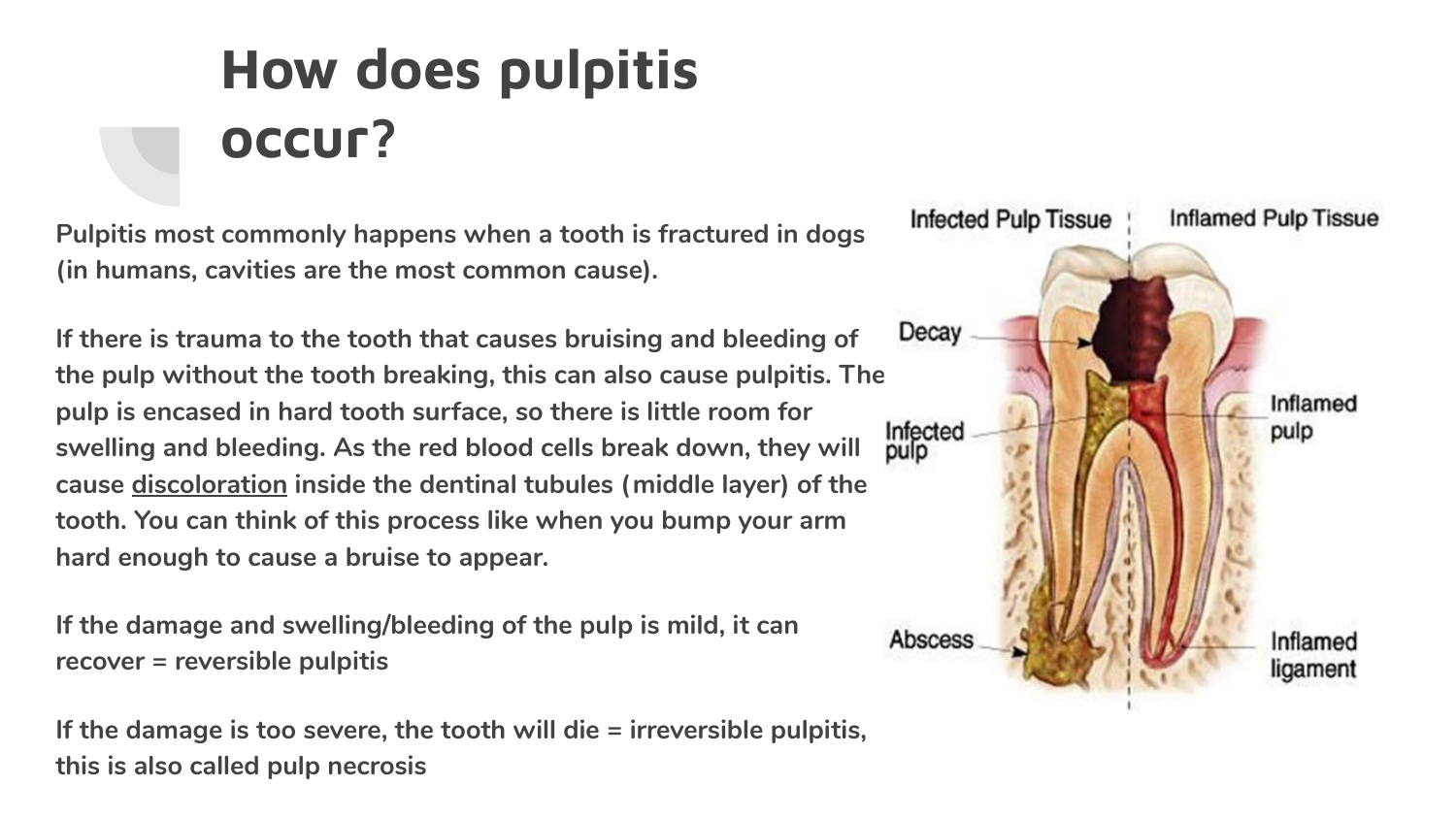## **Studies on Pulpitis in Dogs**

**There have been only 2 veterinary studies on pulpitis in dogs that conclude that approximately 90-92% of discolored teeth are non-vital and require treatment with root canal or extraction.** 

**There is a greater chance of survival if only part of the tooth is discolored (example - only the tip), and if the colors are lighter pink/purple/blue. The dark colors gray/black/brown indicate pulp death.** 

**I believe there are also differences with tooth anatomy (small incisor vs large canine), age of the tooth (this influences thickness of dentin and size of pulp), degree of force (hit by car or kicked by horse vs bumping the floor in a house while picking up a toy), and other factors like the patient's immune system and response to inflammation.**



Above: Discolored tooth with non-vital pulp removed during root canal therapy

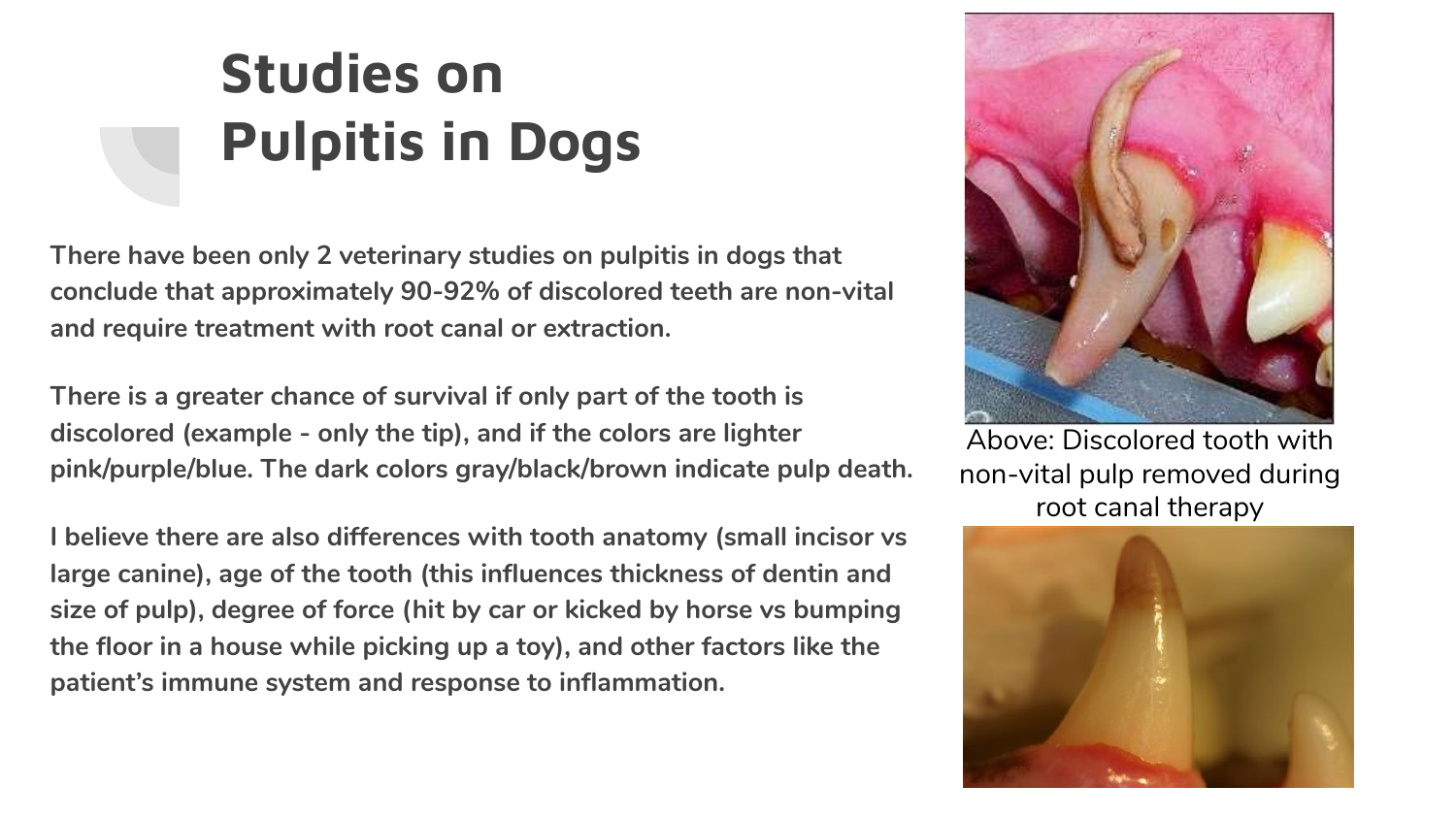#### **Evaluating Discolored Teeth**

**Dental Radiographs are very important to look for signs the tooth is still alive or if it is non-vital. Pulp size can be compared to other teeth to see if the pulp is still maturing (a dead tooth will have a wider pulp). The end of the root should also be checked for any signs of infection on dental radiographs. It takes time for these changes to show up on dental radiographs, so if the trauma and discoloration to the tooth just recently occured, radiographs can be taken to have a base line, but it can take weeks/months/years for the other changes to take place.** 

**Transillumination and hot/cold testing that are used in people are often not helpful in our canine patients.**